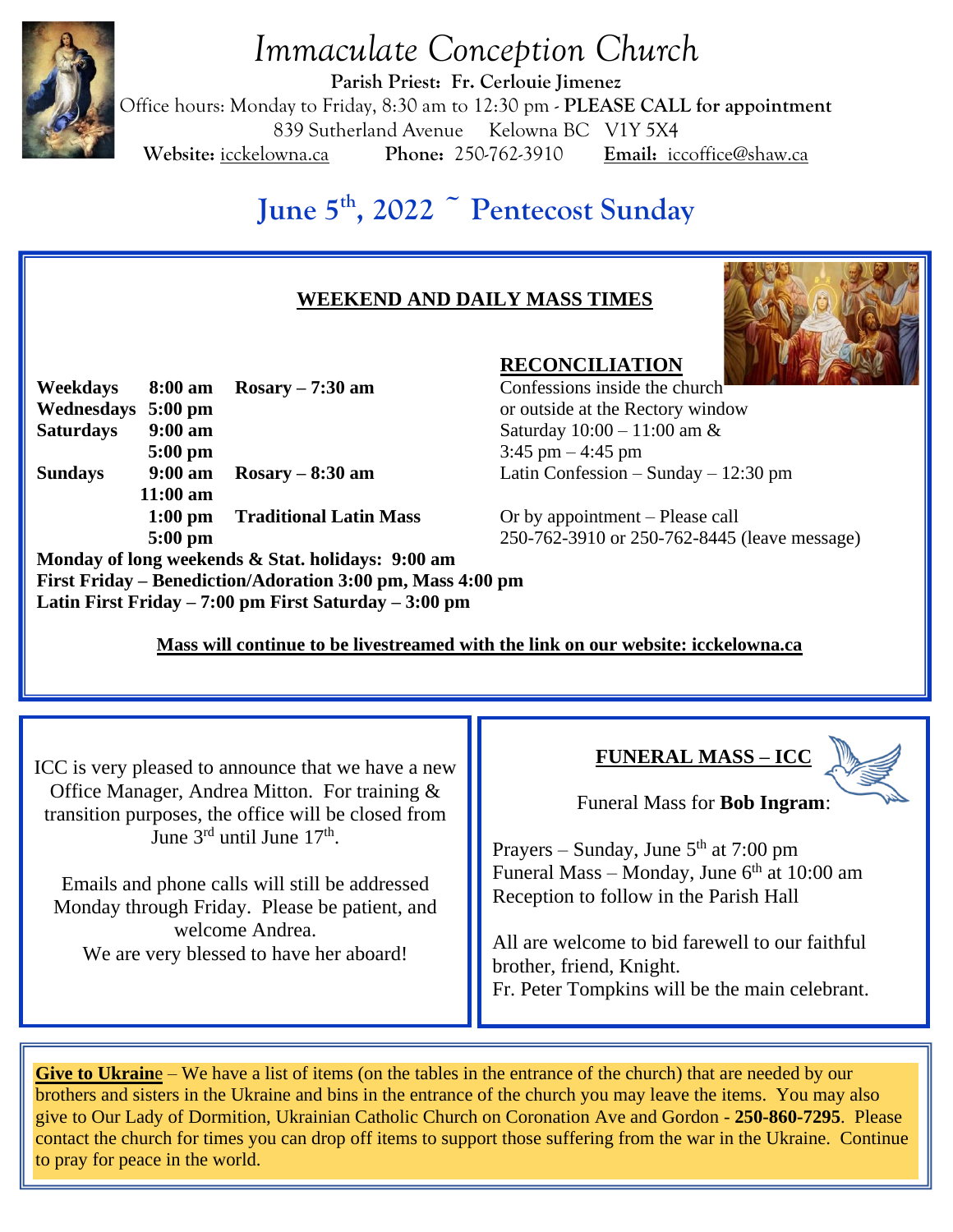| <b>Parish Office</b><br>PLEASE CALL OR EMAIL TO MAKE AN<br><b>APPOINTMENT – Monday to Thursdays</b><br><b>Parish Office: Andrea Mitton/Maureen Marks</b><br>250-762-3910 ext. 0<br>or iccoffice@shaw.ca<br><b>Religious Ed offices:</b><br>David Ziebart david@icckelowna.ca<br>250-762-3910 ext. 3<br>Leanne Hopegood leanne@icckelowna.ca<br>250-762-3910 ext. 4                                                                                                                                                                         | <b>FORMED- EASY SIGN UP</b><br>To sign up for this FREE parish-sponsored resource,<br>follow these three easy steps<br>1. Go to formed.org<br>2. Click on the 'sign up' icon<br>Where is says 'Find your Parish or Organization,'<br>3.<br>enter 'Immaculate Conception Kelowna'<br>4. Click on our parish name<br>5. Enter your email address and create a password<br>**We are accepting donations for the 22/23<br>subscription. Thank you for your generosity to keep<br>this program available! |
|--------------------------------------------------------------------------------------------------------------------------------------------------------------------------------------------------------------------------------------------------------------------------------------------------------------------------------------------------------------------------------------------------------------------------------------------------------------------------------------------------------------------------------------------|------------------------------------------------------------------------------------------------------------------------------------------------------------------------------------------------------------------------------------------------------------------------------------------------------------------------------------------------------------------------------------------------------------------------------------------------------------------------------------------------------|
| Our Lady of Pentecost Gathering in the Spirit<br>Seton House of Prayer & St. Charles Garnier Church<br>August 7 - 12, 2022<br>Fr. Sylvester Ibekwe<br>Host:<br>Speaker: Fr. Peter Sanders<br>The Gathering in the Spirit is our opportunity to gather<br>with Mary our Mother and the Holy Spirit to inspire us<br>and impel us to move forward in the power of the Spirit<br>to bring knowledge of God's love and mercy to our<br>communities and the world.<br>Email: <i>untamedspirit@telus.net</i> for information and to<br>register. | <b>PARISH BAR B QUE</b><br>June 26, 2022 $12 \text{ noon} - 4 \text{ ish}$<br>Brought to you by ICC Parish and the<br><b>Knights of Columbus</b><br>Behind the parish centre in St. Joseph school field.<br>Bring your lawn chair, show off your chilli recipe and<br>bring a pot to share! Games for the whole family!<br>Join in and start the summer off<br>with a great community gathering!!<br>Sign up sheet on the ushers counter in the entrance<br>of the church. See you there!            |

#### **MASS INTENTIONS Repose – R Intention – I.**

| Sat   | June 4        | 9:00 am<br>$5:00 \text{ pm}$                                 | I.             | <b>I.</b> Tony Serka<br>Akurienne family                                         | Sat    | June $11$  |                                                               | 9:00 am $\,$ <b>R.</b> Marcus Novel<br>5:00 pm <b>I.</b> Birgit Geismayer         |
|-------|---------------|--------------------------------------------------------------|----------------|----------------------------------------------------------------------------------|--------|------------|---------------------------------------------------------------|-----------------------------------------------------------------------------------|
| Sun.  | June 5        | $9:00 \text{ am}$<br>$11:00 \text{ am}$<br>$5:00 \text{ pm}$ | 1.             | Intentions of Parishioners<br>Intentions of Parishioners<br>Rob & Teresa Plaxton | Sun.   | June $121$ | $9:00 \text{ am}$<br>$11:00 \text{ am}$<br>5:00 pm $\bm{I}$ . | Intentions of Parishioners<br>Intentions of Parishioners<br>Kayla & Lincoln Allen |
| Mon.  | June 6        |                                                              |                | 8:00 am <b>R.</b> Hans & Hildegard Novelletto                                    | Mon.   |            |                                                               | June 13 8:00 am <b>I.</b> Tony Lunelli                                            |
| Tues. | June 7        | 8:00 am                                                      |                | <b>I.</b> Ann-Maria & Matthew Bernacki                                           | Tues.  | June 14    |                                                               | 8:00 am <b>I.</b> J.M. Sharko                                                     |
| Wed.  | June 8        |                                                              |                | 8:00 am <b>R.</b> Cecil Kaller                                                   | Wed.   | June $15$  |                                                               | 8:00 am <b>R.</b> Lyalle Marshall                                                 |
|       |               | $5:00 \text{ pm}$                                            |                | <b>I.</b> Grant $\&$ Theresa Fuergutz                                            |        |            |                                                               | 5:00 pm $\,$ <b>R.</b> Lolita Hidalgo                                             |
|       | Thurs. June 9 | $8:00 \text{ am}$                                            | $\mathbf{I}$ . | Sarah Bernacki                                                                   | Thurs. | June 16    |                                                               | 8:00 am <b>R.</b> Doris Marie McBean                                              |
| Fri.  | June $10$     | $8:00 \text{ am}$                                            |                | <b>I.</b> Novakowski family                                                      | Fri.   | June $17$  |                                                               | 8:00 am <b>R.</b> Alfred Mayhew                                                   |

#### **REMEMBER TO PRAY FOR THE ILL:**

 $\overline{a}$ 

Heidi Hurson, Dorota Nowak, Chinee Fajardo, Luisito and Crispin Clemente, Nancy Brisson. Paul Meyer, Ginoefa Diakow, Rick Lock, Cathie Lock, Mertis Filiatrault, Sister Barbara, Candace Gilmore-Stephensen, Anne Engel, Aisley Ducharme, Tony Lunelli, Catherine Fortunat, Michael M, Trudy Szulkies, Cherie Lynn Walsh, Suzanne Crowe, Alicia L, Rosa Maria Santos, Arthur Cobham, Marcus Cresswell, Ray Pauluk, Aggie Turner, Desjardines families, Rachel Donegan, & Ernie Poitras.

\*\*If you have a loved one **that** you would like on the prayer list or if you know of someone who no longer needs to be on the list please contact Andrea or Maureen at the Parish office –  $762-3910$  ext. 0, or email at iccoffice@shaw.ca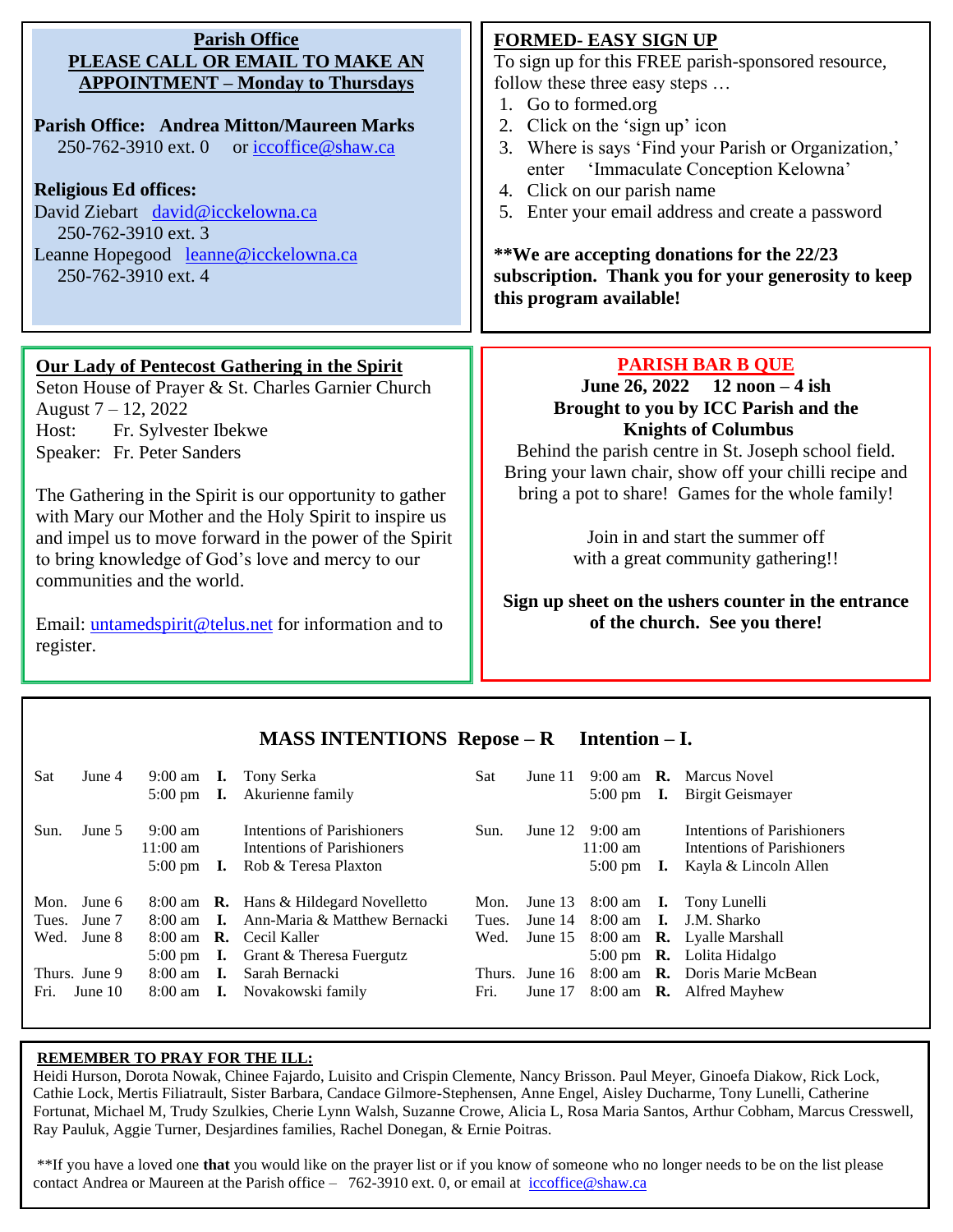#### **Kelowna Right To Life Meeting**

On **Tuesday June 7th** at Immaculate Conception Church at 839 Sutherland Avenue, The Kelowna Right to Life Society is presenting a dessert and coffee evening featuring the President of Campaign Life Coalition, Mr. Jeff Gunnarson. **Doors will open at 6:30 pm.**

This presentation will inform you on the pro-life movement on the political scene in Canada and what we can do to work toward legislative protection for the unborn.

Admission is free or by donation and a silent auction will be available to help fund the event. Call 250 870- 4103 or email [kelownarighttolife@hotmail.com](mailto:kelownarighttolife@hotmail.com) for more information.

#### **BAPTISM Please contact the PARISH OFFICE FIRST when enquiring about your child's baptism. Do not contact priest through social media.**

Parents and Godparents **must be** practicing Catholics and **registered parishioners** here at Immaculate Conception.

**Please call or email the office at least 6 weeks prior to your requested date to ensure time for your preparation.** 250-762-3910 – Parish Office Or email [iccoffice@shaw.ca](mailto:iccoffice@shaw.ca) 

## **CWL**

There are immediate openings for the new CWL executive. Without you, we cannot continue to grow. Positions need to be filled, to continue to be an important part of Catholic women in the Church. There is a place for you. You are essential to bring us to a full team.

CWL National Convention – August  $14<sup>th</sup> - 17<sup>th</sup>$ , 2022 **Please call Carolyn - 250-300-5108 for information.**



*St. Vincent's Corner*

The St. Vincent de Paul Society is a world-wide organization because poverty exists in every town and city throughout the world. As Jesus said, "The poor you will always have with you" (Matthew26:11). As Catholics, we are called to exercise charity through acts of generosity, as instructed by Sacred Scripture: "All shall give as they are able, according to the blessing of the Lord your God that he has given you" (Deuteronomy 16:17)

We are very grateful for the generosity of the parishioners at Immaculate Conception Parish. Without your support, we would not be able to feed the hungry, comfort the sick or assist those who are financially stressed. Thank you!

For those who are able to give financially, we are now able to accept e-transfer donations at icc.ssvp@gmail.com, or through our National website: ssvp.ca. Click donate and choose Immaculate Conception Kelowna. Thank you for your generosity to those in need.

#### **ICC STUDENT SPONSORSHIP – HAITI**

Bonjou from Haiti! School Feeding Programs benefit the whole child – development, behaviour, and academic. 90% of our brain develops before the age of 5. Our school enrolls children under the age of 3, and offers 3 preschool classes so that the most vulnerable have access to adequate nutrition on a regular basis.

Students at our school are often provided the Haitian national dish, rice and beans. When served together, rice and beans contain all nine essential amino acids to form a complete source of protein. And protein improves our brain function, mood and

energy! This week, meet 7 year old Michenaida! For all our students' profiles: <https://www.haitiinmyheart.ca/icc-parish> .



Michenaida Charles, 7 years old, Grade 1 Michenaida has attended IMR since she was 2 years old. She has 6 siblings. She lives with her mother; her father is deceased.